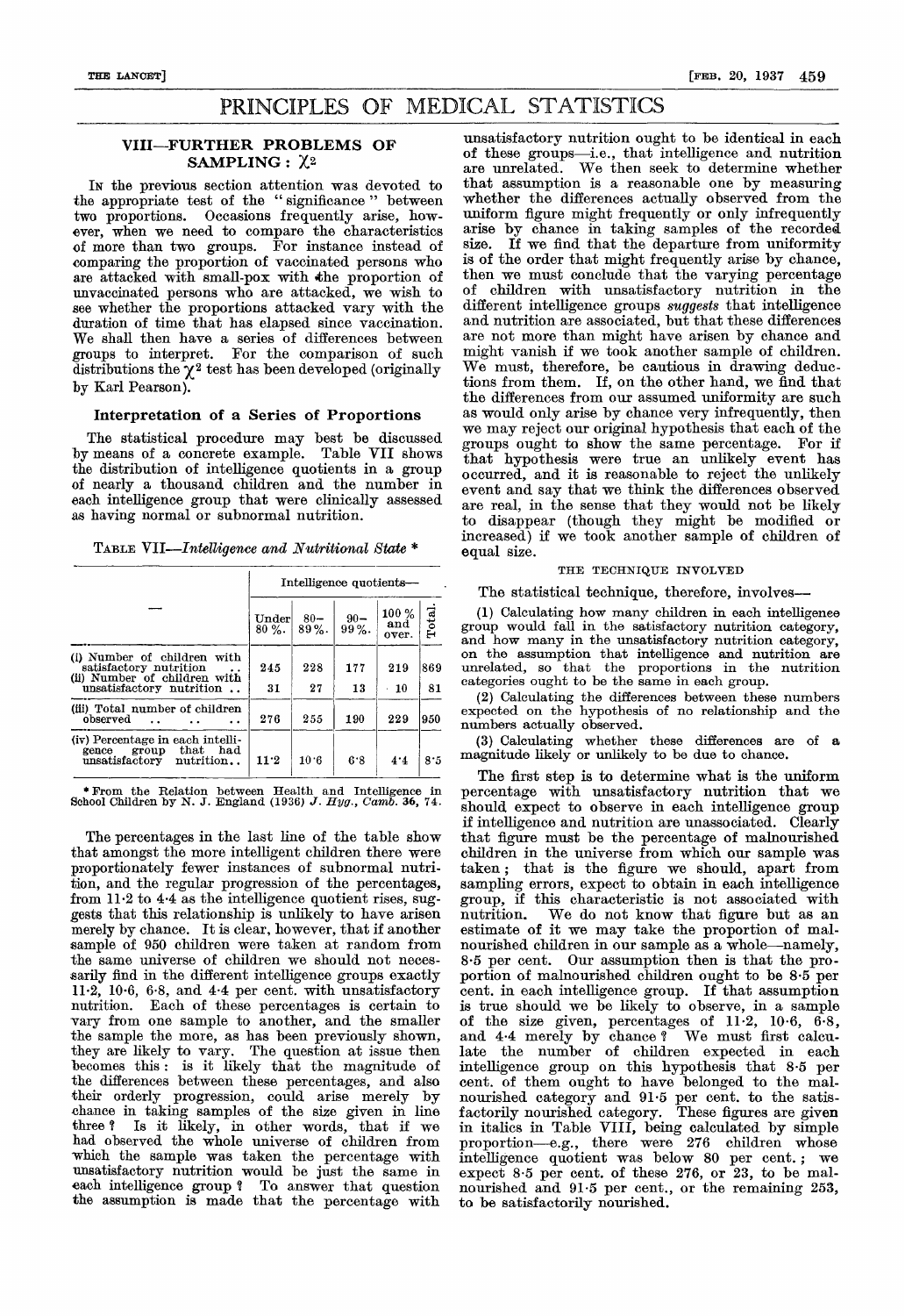TABLE VIII-Calculation of  $\chi^2$ 

|                                                                                               | Intelligence quotients-                         |                |                |                       |            |  |
|-----------------------------------------------------------------------------------------------|-------------------------------------------------|----------------|----------------|-----------------------|------------|--|
|                                                                                               | $\textcolor{black}{\mathtt{Under}}$<br>$80\%$ . | $80 -$<br>89%. | $90 -$<br>99%. | 100 %<br>and<br>over. | Total.     |  |
| (i) Observed<br>number<br>with<br>satisfactory nutrition<br>(ii) Expected number on hypo-     | 245                                             | 228            | 177            | 219                   | 869        |  |
| thesis that nutrition and<br>intelligence are unrelated                                       | 253                                             | 233            | 174            | 209                   | 869        |  |
| (iii) Difference, observed minus<br>expected                                                  | $-8$                                            | $-5$           | $+3$           | $+10$                 |            |  |
| $(iv)$ (Difference) <sup>2</sup>                                                              | 64                                              | 25             | 9              | 100                   |            |  |
| $(v)$ (Difference) <sup>2</sup> ÷ Expected<br>nnmber                                          | 0.25                                            | 0.11           | 0.05           | 0.48                  |            |  |
| (i) Observed number<br>with<br>$\;$ unsatisfactory nutrition<br>(ii) Expected number on hypo- | 31                                              | 27             | 13             | 10                    | 81         |  |
| thesis that nutrition and<br>intelligence are unrelated                                       | 23                                              | 22             | 16             | 20                    | 81         |  |
| (iii) Difference, observed minus<br>expected                                                  | $+8$                                            | $+5$           | $-3$           | $-10$                 |            |  |
| $(iv)$ (Difference) <sup>2</sup>                                                              | 64                                              | 25             | 9              | 100                   |            |  |
| $(v)$ (Difference) <sup>2</sup> ÷<br>Expected<br>number<br>$\mathit{Total}$ —–                | 2.78                                            | 1.14           | 0.56           | 5.00                  |            |  |
| Observed<br>Expected                                                                          | 276<br>276                                      | 255<br>255     | 190<br>190     | 229<br>229            | 950<br>950 |  |

The next step is to calculate the differences between<br>e observed and expected entries. These, given in the observed and expected entries. the third line of each half of the table, show that there are in fact more children of low intelligence with subnormal nutrition than would be expected on our hypothesis of equality and fewer with subnormal nutrition in the higher intelligence groups than would be expected on that hypothesis-e.g., of children in the under 80 per cent. intelligence group 31 had unsatisfactory nutrition whereas we expected only 23 ; of children in the over 100 per cent. intelligence group there were only 10 with unsatisfactory nutrition whereas we expected 20. These differences if added together according to their sign must come to zero. To get rid of this difficulty of sign, and for To get rid of this difficulty of sign, and for mathematical reasons underlying the test, each difference is squared (as shown in line iv). Finally the following point must be observed. If the number expected in a group is, say, 75, and the number a relatively large and important one, since it amounts to one-third of the expected number. On the other hand, if the number expected in the group is 750 and the number actually observed is 775, the difference of 25 is a relatively small and unimportant one, since it amounts to only 3-3 per cent. of the expected number. To assess the importance of the difference, its square is therefore divided by the number expected in that category (in the first case above this gives a value of  $(25)^2/75$  or 8.3, in the  $\rm{second\ \ case\ \ (25)^2/750\ \ or\ \ only\ \ 0.83).} \quad \rm{The\ \ sum\ \ of}$ these values is known as  $\chi^2$ . In this table it equals  $0.25 + 0.11 + 0.05 + 0.48 + 2.78 + 1.14 + 0.56 +$  $5.00 = 10.37$ .

In other words  $\chi^2$  is equal to the sum of all the values of

## (Observed number-Expected number)2. Expected number

## THE INTERPRETATION OF THE  $\chi^2$  VALUE

 $\chi^2$ , it will be observed, will be zero if the observations and expectations are identical; in all other cases it must be a positive value, and the larger the relative differences between the observed and expected values the larger must the value of  $\gamma^2$  be. Also the more sub-groups there are in the table the larger  $\gamma^2$ may become, since each sub-group contributes a quota to the sum. Therefore in interpreting the value of  $\gamma^2$ account must be taken both of the value itself and of the number of sub-groups contributing to it. In fact, although its mathematical foundation is eomplex, the interpretation of  $\chi^2$  is simple by means of published tables-e.g., Table III in Fisher's " Statistical Methods for Research Workers " (Sixth edition. Edinburgh and London: Oliver and Boyd. 1936. 15s.), of which an illustrative extract is given at the end of this article. These tables show whether the various differences found between the observed and expected values, as summed up in  $\chi^2$ , are sufficiently large to be opposed to our hypothesis that there ought to be a uniform proportion of malnourished children in each intelligence group. For instance in the present example  $\chi^2$  = 10.37 and the number of independent sub-groups is 3 (this number will be referred to in a moment); for these values Fisher's table gives a probability of somewhat less than 0.02 see table below. (The exact probability can be obtained from larger tables but is not always important, the main question being whether this value of  $\chi^2$  is one which is likely or unlikely to have arisen by chance.) The meaning of this probability is as follows. If our hypothesis that we ought to have observed the same percentage of malnourished children in each of the intelligence groups is true -i.e., we are sampling a universe in which malnutrition and intelligence are not associated-then in the different intelligence groups of the size shown we might have reached merely by chance the differing might have reached merely by chance the differing malnourished proportions actually observed (or even larger differences from the uniformity expected) about once in fifty times  $(0.02 \text{ equals } 2 \text{ in } 100)$ . In other words, if we had 50 separate samples of 950 children with this distribution of intelligence and ought to observe within each the same percentage of malnourished children in the intelligence groups, then in approximately only one of these 50 samples should we expect the actual proportions of malnourished children in the intelligence groups to differ between one another, by chance, by as much as (or more than) the proportions we have observed here. Once in fifty we may take to be an unlikely event and may therefore conclude that our original testing-hypothesis of equality is wrong, and that it is more likely that the intelligence groups really differ in the incidence of malnourishment. If on the other hand our  $\chi^2$  value had turned out to be 4-64, then the probability figure would have been 0-2. In other words, once in five trials we might reach differences of the observed magnitude between observation and expectation merely by chance. Once in five trials is a relatively frequent event, and we should have to conclude that the differences between the proportions of malnourished children in the intelligence groups might easily have arisen by chance, and we can draw from them no more than very tentative conclusions.

As with all tests of "significance" it must be observed that the final conclusion turns upon probabilities. There is no point at which we can say the differences could not have arisen by chance or that they must have arisen by chance. In the former case we say chance is an unlikely cause, in the latter that it could easily be the cause. It may not have been the cause in the latter-real differences may